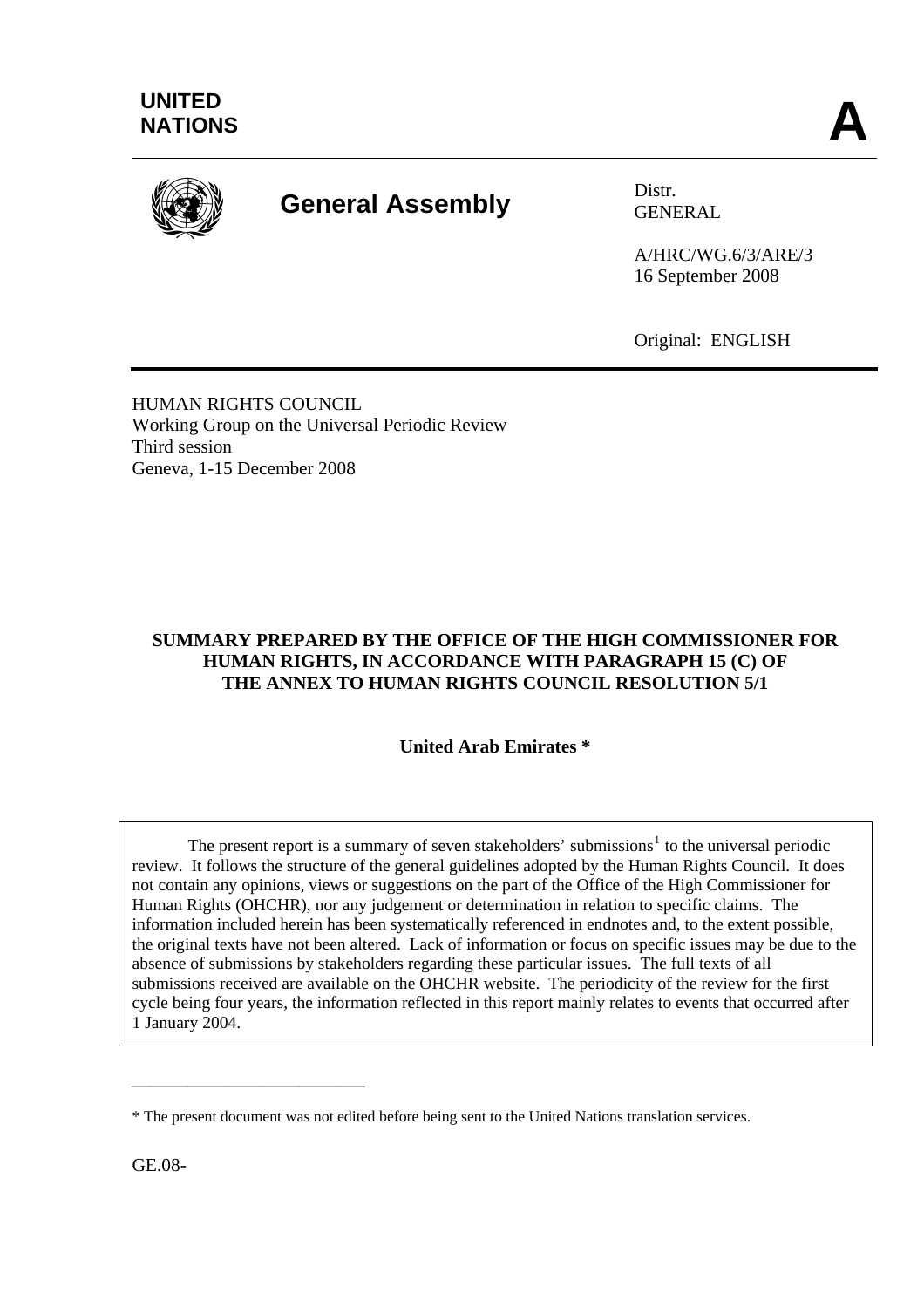# **I. BACKGROUND AND FRAMEWORK**

### **A. Scope of international obligations**

1. International Federation for Human Rights (FIDH) strongly encouraged the United Arab Emirates to ratify United Nations international instruments not yet ratified and the Rome Statute of the International Criminal Court.<sup>[2](#page-11-1)</sup> Mafiwasta added that the United Arab Emirates has not signed the International Convention on the Protection of Migrant Workers and their Families.<sup>[3](#page-11-1)</sup>

## **B. Institutional and human rights infrastructure**

2. According to Alkarama for Human Rights (AHR), the federal institutions are not democratically elected and political parties are not authorised. The country's legislature, the Federal National Council, was renewed in December 2006 by a panel of 6,689 electors which represents only 1 per cent of the population. The Directorate of State Security (*Amn al-dawla*) intervenes in appointments and dismissals of civil servants and interferes in justice affairs, not hesitating to change court verdicts or to exert pressure against judges and other officials, many of whom are foreigners.<sup>[4](#page-11-1)</sup>

# **II. PROMOTION AND PROTECTION OF HUMAN RIGHTS ON THE GROUND**

## **A. Cooperation with human rights mechanisms**

3. According to FIDH, the United Arab Emirates has repeatedly been late to submit report to relevant treaty bodies, a striking example being the Committee for Elimination of Racial Discrimination for which the state report is more than ten years overdue.<sup>[5](#page-11-1)</sup>

4. Amnesty International (AI) noted that in the course of 2007, the government failed to respond to United Nations human rights bodies in respect to requests for access and on individual cases raised in 2006. Citing concerns about trafficking for the purposes of forced labour, in May the Special Rapporteur on trafficking in persons reiterated a previously unmet request to visit the Emirates. In March the Special Rapporteur on human rights of migrants expressed "his interest in receiving a reply" on cases of abuses against migrant workers in previous years. The Special Rapporteur on extra-judicial executions reported in March that the government had not responded to concerns from 2006 on death penalty safeguards. United Nations Special Rapporteurs, including those responsible for human rights defenders, violence against women, the independence of judges and lawyers, and freedom of expression, all reported that the government failed to reply to concerns raised by their offices.<sup>[6](#page-11-1)</sup> FIDH requested that the United Arab Emirates extends a standing invitation to all of the Human Rights Council's special procedures.[7](#page-11-1)

## **B. Implementation of international human rights obligations**

# **1. Equality and non discrimination**

5. AI reported that women in the Emirates continue to suffer the impact of discriminatory laws and practices which affect most aspects of women's life, including marriage and the choice of marriage partner, dissolution of marriage and child custody, and inheritance. Under the nationality law, a woman is unable to pass on her nationality to her children if she is married to a foreign national. As a result the children suffer severe restrictions including on their residency and employment rights. They are treated as foreigners in higher education and pay higher fees, and as migrant workers in employment.<sup>[8](#page-11-1)</sup> FIDH added that family law in United Arab Emirates is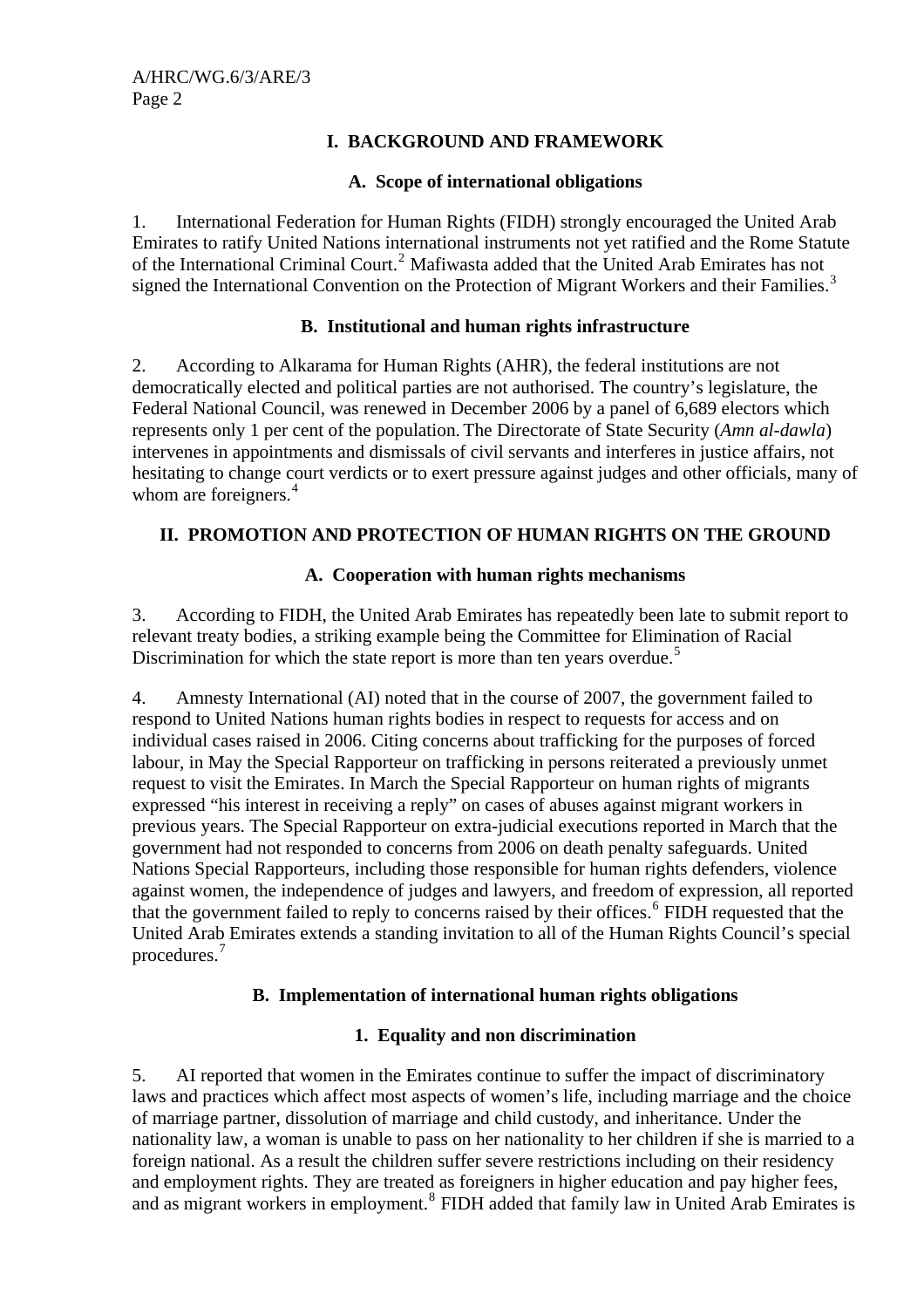governed by Islamic Shari'a courts consisting of only men. While freedom of movement for all persons is enshrined in national law, women are required to get their father's and/or husband's approval in order to participate in professional and social life as well as to leave the country.<sup>[9](#page-11-1)</sup>

6. Mafiwasta noted that the United Arab Emirates, despite ratifying the International Convention on the Elimination of All Forms of Racial Discrimination, is home to systematic racial discrimination against its south Asian non-citizens. It pointed out that while there is de jure discrimination against non-nationals and non-Arabs in the United Arab Emirates' 1980 Federal Law on the Regulation of Labour Relations, de facto discrimination suffered by unskilled south Asian migrants is the primary area of concern.<sup>[10](#page-11-1)</sup>

7. FIDH cited reports according to which there are at least 20,000 stateless residents (*bidoon*) in the Emirates who are either without citizenship or any proof of citizenship from any country. Many of those have entered the country illegally to seek employment and often have resided in the country for decades without being granted citizenship. Others are Bedouins and their descendants are without proof of their "national" origin. In October 2007, 1,294 stateless persons were naturalized by the United Arab Emirates government. Persons in the *bidoon* category face heavy discrimination in the labour market and as a result encounter socio-economic challenges. They have limited access to medical care and education, and without passports and other basic identity documents, they are restricted in their movement within the country as well as internationally. They are also denied rights of property ownership, registration of marriage contracts and many other basic procedures.<sup>[11](#page-11-1)</sup>

# **2. Right to life, liberty and security of the person**

8. According to AI, the United Arab Emirates retains the death penalty in national legislation and in 1995 introduced the death penalty for drug trafficking; however, no executions for this offence are known to have been carried out. In December 2007, the United Arab Emirates was one of eight countries that abstained in the vote in the General Assembly on resolution 62/149 calling for a moratorium on executions and which, on 2 February 2008 then joined 57 other countries in a statement of disassociation with the resolution, stating that they are "in persistent objection to any attempt to impose a moratorium on the use of the death penalty or its abolition in contravention to existing stipulations under international law".<sup>[12](#page-11-1)</sup>

9. AI informed that it raises with the authorities around three to five times per year reports of persons - both Emirati and foreign - arbitrarily arrested and held incommunicado for prolonged periods of time, commonly in undisclosed locations where they face torture and other ill treatment. Those responsible are usually said to be members of the Directorate of State Security. In the years following the 11 September 2001 attacks, hundreds of Emirati nationals, including military personnel and judges, were detained. Scores were detained for many years, some of whom faced torture and other ill-treatment, including by the forced administration - by way of injection - of substances that induce drowsiness and lethargy. Other methods used to inflict torture and other ill treatment documented by AI have included sleep deprivation, suspension by the wrists or ankles, severe beatings to the soles of the feet, the use of electric shocks to various parts of the body, and threats of sexual violence.<sup>[13](#page-11-1)</sup> AHR added that the courts use confessions extracted under torture and refuse to order investigations.<sup>[14](#page-11-1)</sup>

10. According to AI, some encouraging developments took place in June 2008 when the former director of a Dubai jail and 24 wardens and police officers were sentenced to prison terms for beating up inmates during a check for drugs in August 2007. They were all accused of "abuse of power and ill-treatment of detainees under their guard." The former director and six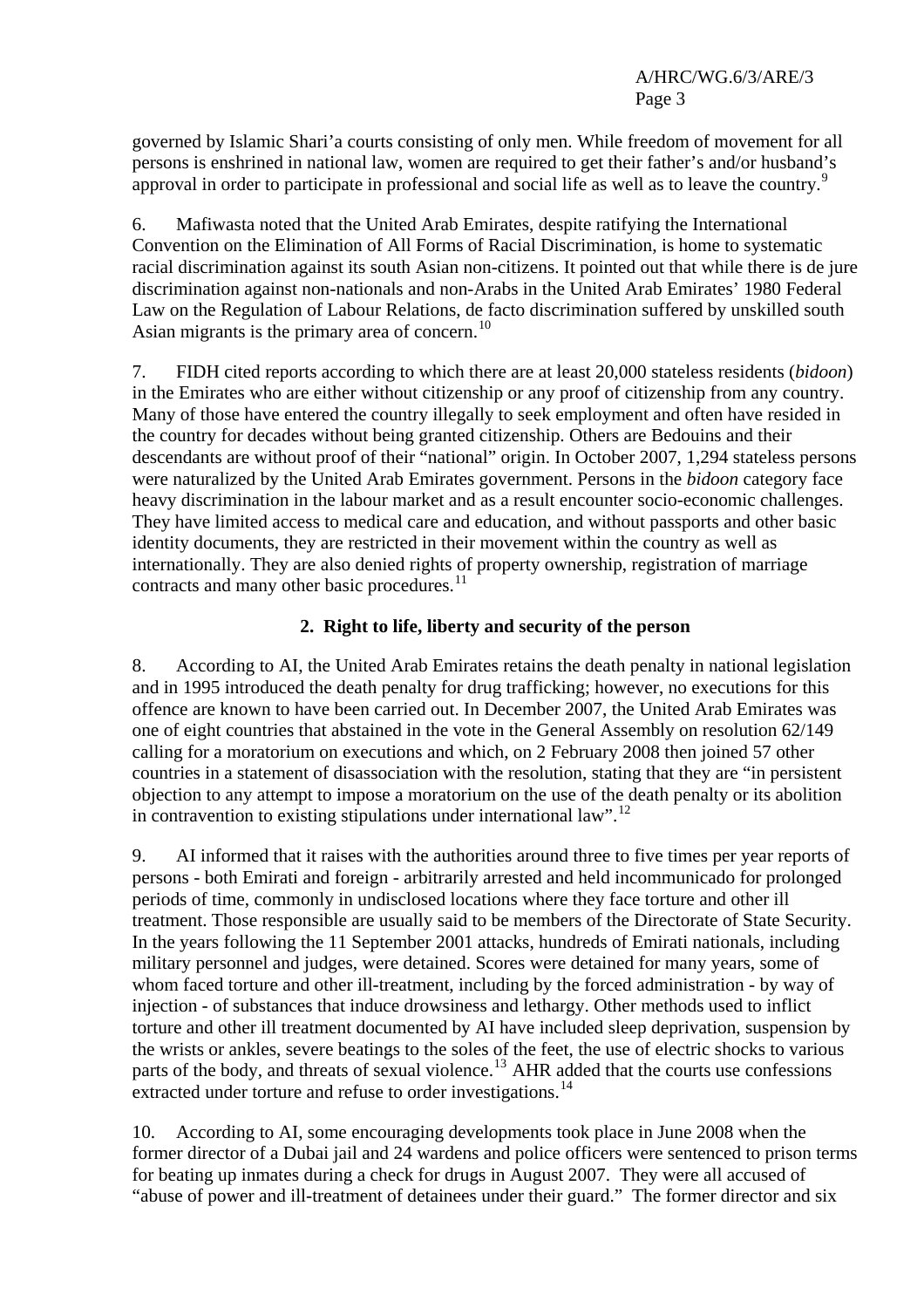wardens and officers were sentenced to six months in prison while 18 others received three-month sentences.<sup>[15](#page-11-1)</sup> AI called on the government to accede to the United Nations Convention against Torture and Other Cruel, Inhuman or Degrading Treatment, in order to bring the practice of torture and ill-treatment to light, whether pre- or post-trial, as a part of sentencing; and ensure that detainees who lodge complaints about torture or ill-treatment are granted adequate protection without the fear of being subjected to any kind of reprisal or prosecution.<sup>[16](#page-11-1)</sup>

11. AHR reported that searches and arrests are most often carried out without judicial warrant, in violation of legal procedures. The duration of police custody and preventive detention set by the Code of Criminal Procedure is often not respected. According to the law, the Prosecutor has to be informed about any arrest within 48 hours upon which he has to decide within 24 hours to release or continue to detain the suspect. The latter may be imprisoned for 21 days without charges, renewable for crimes or offences punishable by imprisonment. The court decides on any extension, which theoretically cannot exceed 30 days. In practice, however, judges prolong indefinitely the detention without defining the charge . Secret detention, which may last months or even years, is a common practice, especially when arrests are carried out by the State Security for political reasons. Many people have been arbitrarily detained without charges, tortured and sometimes convicted without receiving the minimum guarantees of a fair trial.<sup>[17](#page-11-1)</sup>

12. AHR also reported on persons arrested between 2001 and 2004 without judicial warrant, and without a specific reason to justify their arrest being communicated to them, and then arbitrarily detained and held incommunicado without due process of law.<sup>[18](#page-11-1)</sup> AI called on the government to publish up-to-date lists of all places of detention in a form that is readily accessible to lawyers and members of the public as a step towards ending the practice of incommunicado and secret detention and torture and other ill treatment; and make clear to all officers involved in arrest, detention and interrogation, in particular those of the Directorate of State Security, that torture and other ill-treatment will not be tolerated under any circumstances and that those found, following a fair trial, to have carried it out will be held accountable.<sup>[19](#page-11-1)</sup> AI furthermore called on the government to allow regular, unannounced, independent and unrestricted inspections by national and international independent expert bodies to all places where people are or may be deprived of their liberty.<sup>[20](#page-11-1)</sup>

13. FIDH reported that, though sexual harassment and domestic abuse against women is commonplace, there is very little institutional support for victims, nor is spousal rape considered a crime by Emirati law. Activists who dare to denounce such violations are placed under intense pressure.<sup>[21](#page-11-1)</sup>

14. AI reported that in all of the Emirates, save Dubai, flogging sentences are imposed on those caught having "illicit sex" and AI has recorded such sentences against, in particular, migrant workers.<sup>[22](#page-11-1)</sup> According to Global Initiative to End All Corporal Punishment of Children, corporal punishment is lawful in the home, albeit prohibited in schools. In the penal system, corporal punishment is lawful as a sentence for crime. Under the Juvenile Delinquents and Vagrants Act (1976), a child over 16 years may be punished under the Penal Code (article 8), which provides for flogging for a wide range of offences including murder, violent assault, alcohol and drugs related offences, theft and sex crimes. Judicial corporal punishment of younger children is permitted under Shari'a law.<sup>[23](#page-11-1)</sup>

15. Mafiwasta highlighted that there is strong evidence to suggest that debt bondage is widespread in the Emirates. The practice of charging migrant workers for their recruitment, rendering them in debt for several years, is widespread. Not only is the State failing to meet its obligations to stop debt bondage, it is an active participant in the abuse, and one of the principal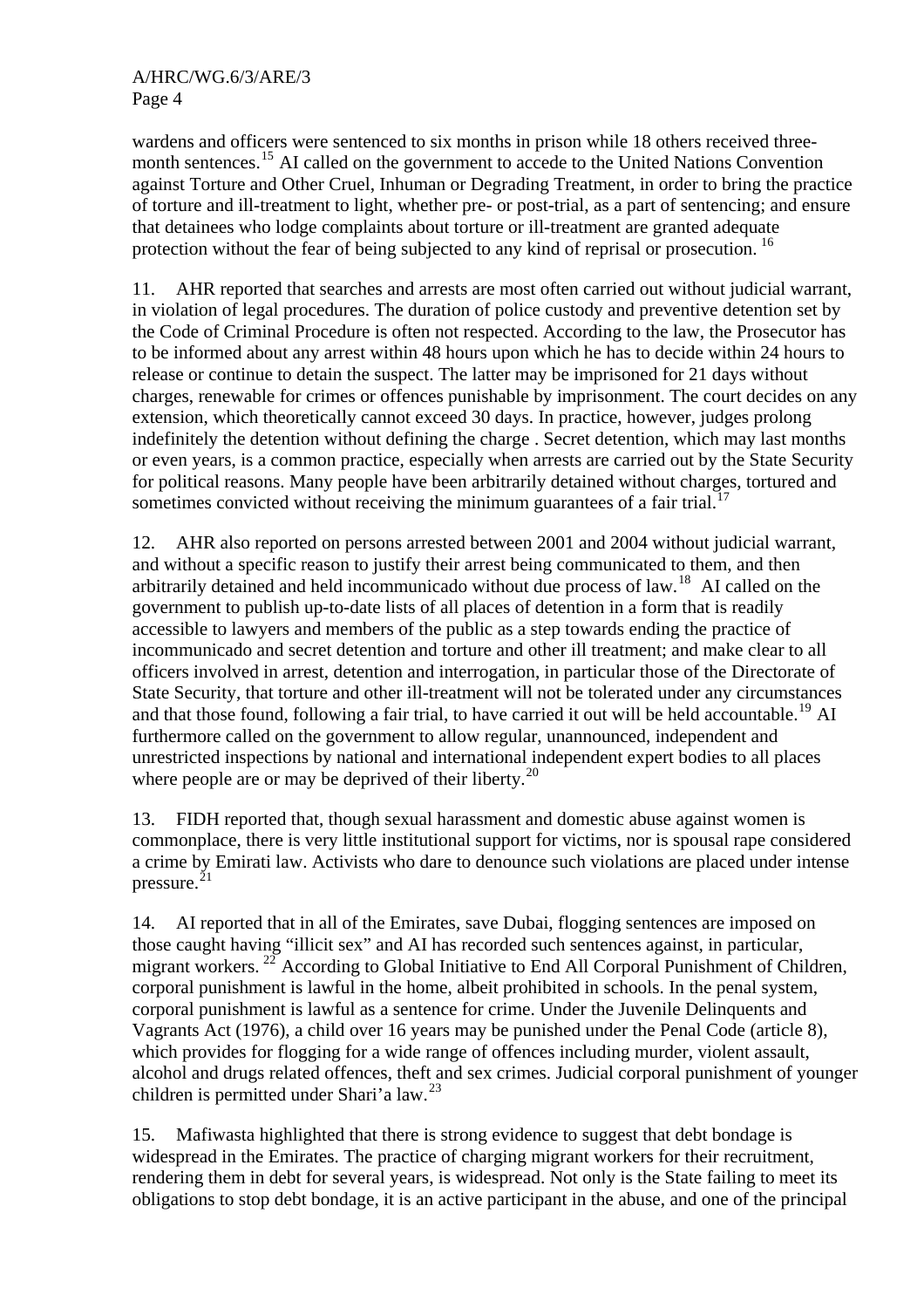beneficiaries.<sup>[24](#page-11-1)</sup> FIDH explained that recruitment services in the sending countries lure migrants en masse, promising them jobs and salaries that may never materialize. Having at times forked out their entire life savings, these workers do everything possible to secure what they believe are legally enforceable contracts and work visas. On arrival in the host country, they are deeply indebted and out of options. They have little choice but to work for local sponsors or employers under highly exploitative conditions that may essentially amount to forced labour or servitude. The recent Abu Dhabi Labour Ministers conference announced a pledge to provide fundamental protection to migrant workers in the GCC states, which would include stricter enforcement of efforts to combat smuggling and trafficking.<sup>[25](#page-11-1)</sup> As noted by AI, in November 2006, the President issued a federal law against human trafficking, which prescribes penalties ranging from one year to life imprisonment. $^{26}$  $^{26}$  $^{26}$ 

## **3. Administration of justice and the rule of law**

16. The United Arab Emirates possesses a dual legal system, as noted by Institute on Religion and Public Policy (IRPP). Shari'a courts are responsible for criminal and family law matters. Other courts are responsible for civil law matters. In Dubai, Shi'a Muslims may choose to be tried regarding Shi'a family law cases in front of a special Shi'a council rather than the Shari'a courts. For criminal offences, non-Muslims are tried in Shari'a courts. In cases where a Shari'a penalty may be applied, non-Muslims may receive penalties in lieu of Shari'a punishments at the discretion of the judge. Shari'a penalties applied to non-Muslims are subject to review and modification by a higher court.  $27$ 

17. According to AHR, the judiciary is not independent and is often subject to political and security interference. Only the president and the 5 judges comprising the High Court and appointed by decree of President of the Federation are irremovable according to the Constitution. The staff of the judiciary is composed largely of foreigners under contract, from Arab countries, which may at any time be revoked, thereby greatly reducing their independence. For the jurisdictions of the two emirates of Abu Dhabi and Dubai, the proportion of foreign judges is almost 70 per cent. By contrast, the proportion of national prosecutors is 85 per cent. The right to a counsel is limited and is left to the discretion of the prosecutor. An accused person cannot have a lawyer before the police investigation is closed. Trials are public with the exception of cases relating to internal and external national security, as these are exclusively handled by the Federal High Court. Article 101 of the Constitution stipulates that "the judgments rendered by this court are without appeal and binding", which constitutes a violation of the principle of the right of review.[28](#page-11-1)

18. With regard to workers wishing to file a complaint, Mafiwasta noted that they frequently encounter difficulties. Aggrieved employees must submit a written complaint in either Arabic or English, the two official languages of the Emirates, to the Ministry of Labour and to their employer. There is a general reluctance among foreign workers to make a complaint.<sup>[29](#page-11-1)</sup>

#### **4. Right to marriage**

19. Muslim men are able to marry non-Muslim women who are "People of the Book," Christians and Jews. Muslim women are forbidden from marrying non-Muslim men. If a Muslim woman were to marry a non-Muslim man, both would be arrested, tried, and imprisoned on the grounds of fornication. [30](#page-11-1)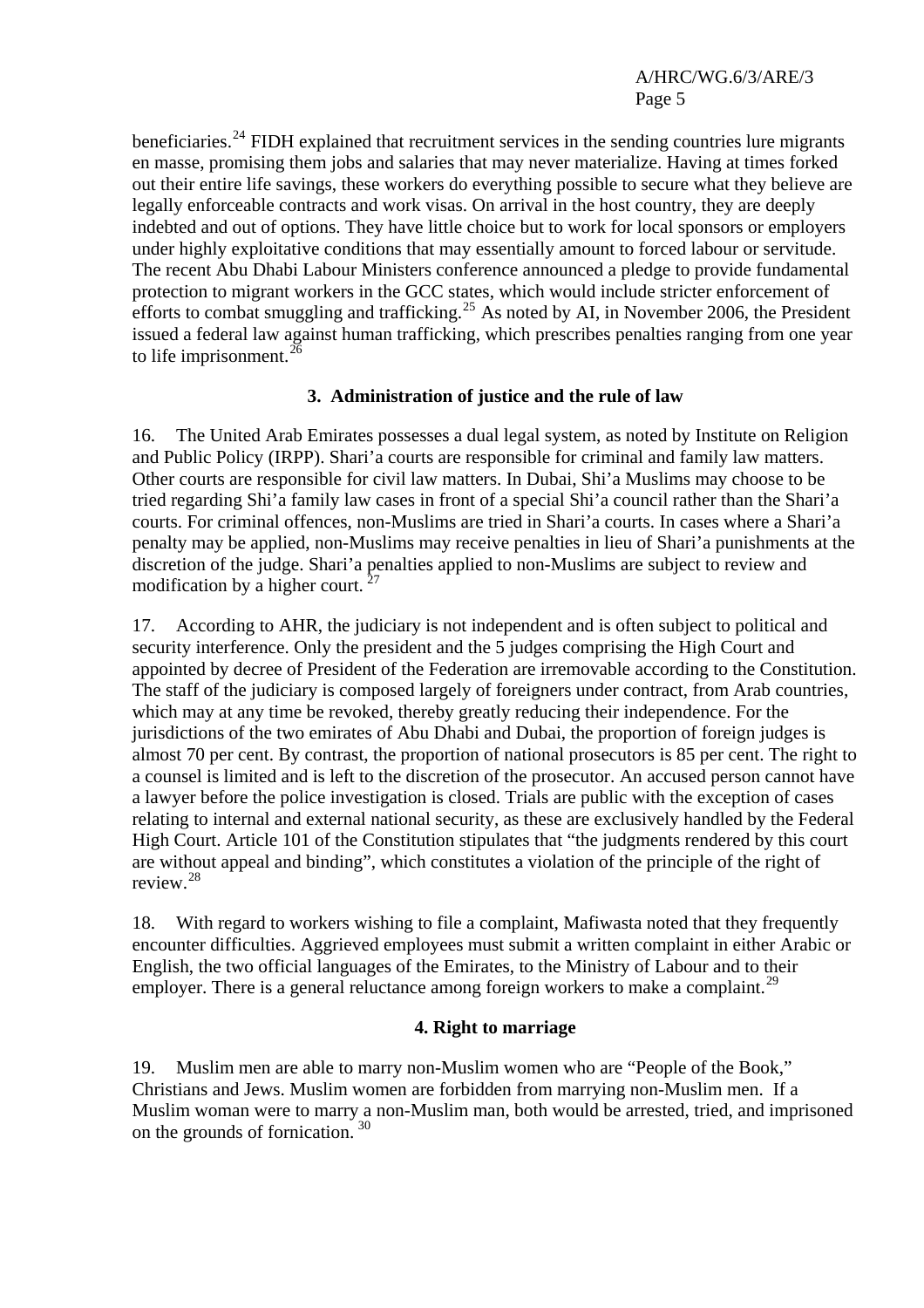## **5. Freedom of movement**

20. As reported by Mafiwasta, in 2001 a Dubai Court of Cassation stated that "it is not permitted for an employer to confiscate the passport of an employee and prevent him from his natural right to travel and move whatever the nature of the relationship that ties them together." The retention of passports is nonetheless commonplace in the United Arab Emirates and there appears to be confusion in the judiciary over the illegality of the confiscation of migrant workers' passports.<sup>[31](#page-11-1)</sup>

## **6. Freedom of religion or belief, expression, association and peaceful assembly, and right to participate in public and political life**

21. IRPP noted that the United Arab Emirates provides a degree of legal protection of religious freedoms in its constitution. However, there are numerous issues that negatively affect the status of religious freedom in the country. The government maintains control over the vast majority of Sunni mosques and imams. Nearly 95 percent of Sunni mosques are funded and subsidized by the government, and all Sunni imams are employed by the state. Shi'a mosques are private institutions and are eligible for state-funding upon request. The government regularly issues guidance to Sunni and Shi'a mosques and imams about sermons and monitors these sermons for politically inappropriate content.  $32$  IRPP added that the government actively encourages the conversion of minority faiths to Islam, while simultaneously denying the ability of minority faiths to proselytise. Prisoners who convert to Islam, or memorize all or part of the Qur'an, can receive a reduced sentence.<sup>[33](#page-11-1)</sup>

22. The United Arab Emirates government places restrictions on the freedom of religious assembly and association. Religions other than Islam can only be practiced on the grounds of religious institutions or in private homes, as indicated by IRPP. Private schools, as well as schools officially supported by the federal government include mandatory Islamic Studies programs within their curriculum. It is against the law for children to receive instruction about any other religion than Islam. During the month of Ramadan, non-Muslims are required to hold the same religious standards as Muslims out of a forced respect for the Islamic holiday.

23. IRPP also reported that women who choose to wear the *niqab* (a veil that allows only the eyes to be seen) are increasingly finding it difficult to live normally in their country. Many businesses will not hire women who wear the *niqab* and those who do relegate them to administrative jobs where they will not be seen and some businesses ban the wearing of the *niqab* during business hours.<sup>[34](#page-11-1)</sup>

24. The participation of citizens in the Emirates in public affairs of the country is virtually non-existent and freedom of opinion, expression and association are restricted, as noted by AHR.<sup>[35](#page-11-1)</sup> FIDH added that the Law on the Press and Publications entitles the Ministry of Information to license newspapers and publications and strictly monitor their content, and also governs the appointment of editors. [36](#page-11-1)

25. On the occasion of the sentencing of two journalists to two months prison terms for defamation, as reported by AI, the Vice-President, Prime Minister and Ruler of Dubai, decreed that no journalist should receive a prison sentence for press-related offences. He also urged for the enactment of a new press and publications law.<sup>[37](#page-11-1)</sup> Nevertheless, as highlighted by FIDH, domestic law has not been amended accordingly. Thus, press offences are still widely criminalized. Another form of repression directed towards journalists is "banning" them and adding them to "blacklists" comprising journalists and writers not "governmentally approved".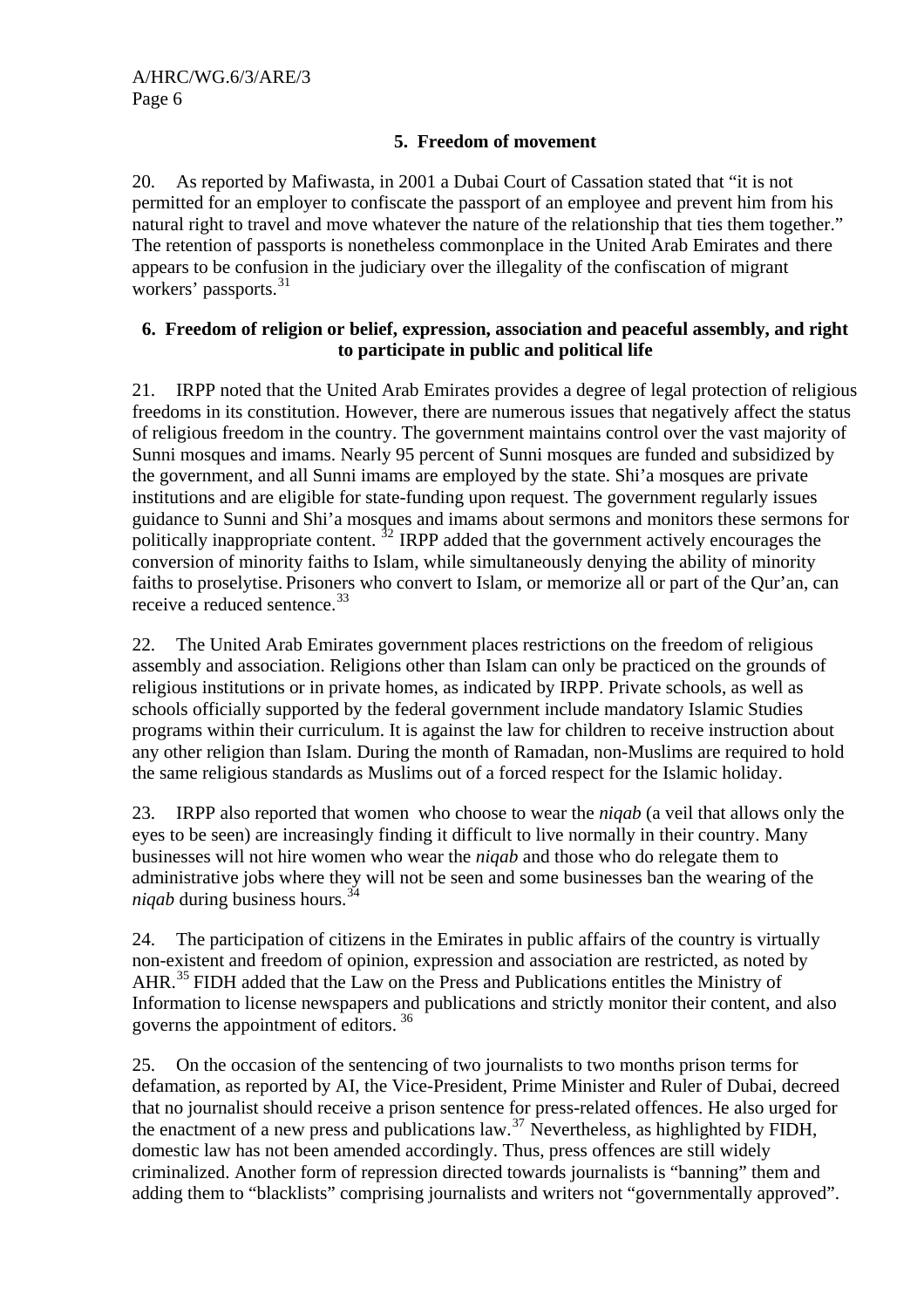Several journalists and writers have been prevented from writing in newspapers or appearing on television.<sup>[38](#page-11-1)</sup>

26. FIDH further reported that access to information is also severely restricted. Various websites considered by the authorities as "unwelcome" due to their religious, cultural and/or political content are made inaccessible in the country.<sup>[39](#page-11-1)</sup> IRPP added that Etisalat, the Emirates's exclusive Internet provider, selectively blocks websites which contain material deemed religiously sensitive, including information on the Bahá'i faith, Judaism, sites which provide a negative view of Islam, and "testimonies of former Muslims who converted to Christianity".<sup>[40](#page-11-1)</sup>

27. FIDH explained that under the Federal Law on Organizations working for the Public Interest, NGOs have to apply for registration with the Ministry of Social Affairs, they then receive subsidies from the government based on membership size. According to the information received, despite the request, more than 20 local NGOs are still unregistered. Associations are also restricted by directives of government's censorship which necessitate prior government approval before publishing any material. In further repression, NGO representatives must obtain government permission before attending events outside the country.[41](#page-11-1) Noting that the United Arab Emirates does not guarantee the freedom of association, Human Rights Watch (HRW) added that in at least two cases, the Ministry of Labour and Social Welfare has failed to process applications submitted by prominent activists seeking permits to establish human rights organizations. [42](#page-11-1)

28. According to AHR, the harassment of opponents from all sides was exacerbated after the attacks of September 11, 2001. More and more organizations and individuals are denied freedom of association, assembly or speech. Many activists have been arrested, arbitrarily detained and tortured.<sup>[43](#page-11-1)</sup> AHR further noted a number of arbitrary decisions which have occurred in a context of successive purges in the state services to exclude citizens suspected of belonging to the reformist current or simply citizens suspected of having political opinions. New provisions relating to the suspension and exclusion of members of the Civil Service were approved in March 2008 by the Council of Ministers. It feared that these provisions are interpreted broadly and applied in an arbitrary manner to dismiss officials suspected of non-conformism in a country where the public service is the main employer.<sup>[44](#page-11-1)</sup> In this context, FIDH reported that national academics, in particular those known for their critical writings, have regularly been sanctioned over the past years. 83 Emirati educationists were transferred by the United Arab Emirates authorities to state jobs in other regions or departments, in disregard of the nature of their professional background, in order to sanction what is seen as Islamist views. Dozens of teachers demonstrated in Dubai against this decision in November 2007 and June 2008.<sup>[45](#page-11-1)</sup>

29. AHR recommended amending the laws limiting the rights of expression and association and repealing any administrative or judicial sanction because of the simple peaceful expression of an opinion or political or civil rights activism.<sup>[46](#page-11-1)</sup> AI called on the government to investigate fully, promptly and impartially any reported human rights abuses against civil society activists, journalists and members of groups or communities, whether formal or informal, that oppose the structure of the state and to bring to justice anyone suspected of involvement in such abuses, in trials which meet international standards of fair trial.  $47$ 

30. AI noted that political parties do not exist in the Emirates; political dissent is not tolerated and those targeted for arrest are usually believed to be Islamists or those making criticisms of the human rights situation in the country, for example.<sup>[48](#page-11-1)</sup> According to AHR, societies and in particular charities have been halted because of the threats and intimidation they suffer.<sup>[49](#page-11-1)</sup>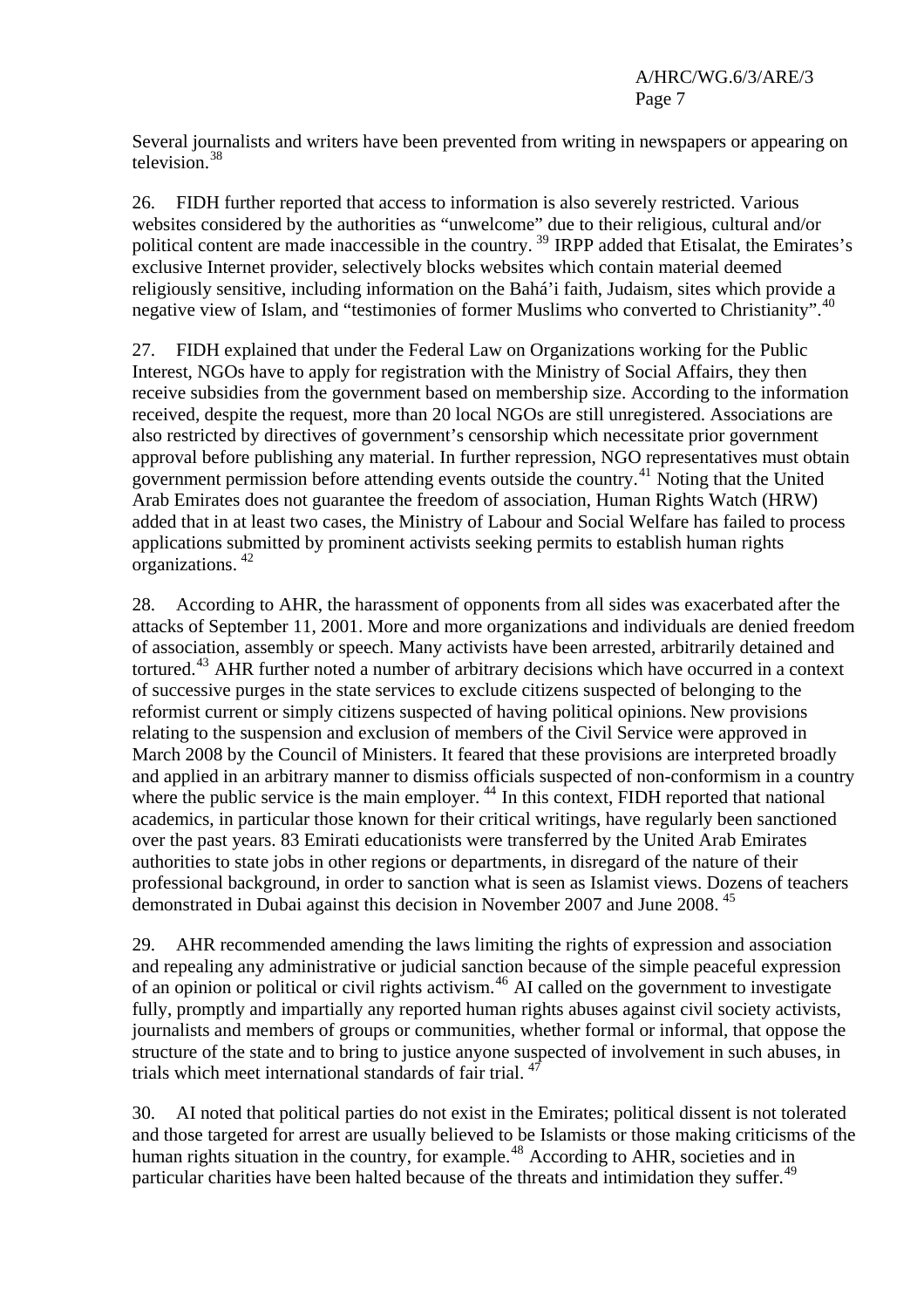# **7. Right to work and to just and favourable conditions of work**

31. According to HRW, the United Arab Emirates labour law is silent on the right of workers to freedom of association and to bargain collectively and the law prohibits strikes.<sup>[50](#page-11-1)</sup> Mafiwasta added that the United Arab Emirates has not signed core ILO Convention No. 87 on Freedom of Association and Protection of the Right to Organise and Convention No. 98 on the Right to Organise and Collective Bargaining. Trade unions do not exist in the United Arab Emirates and strikes and lock-outs are expressly banned. The prohibition applies to citizens as well as non-citizens; however, its de facto effect is to discriminate solely against non-citizens.<sup>[51](#page-11-1)</sup>

32. Mafiwasta further noted that, unlike citizens, migrant workers, comprising 95 per cent of the workforce, can be summarily dismissed if, for instance, an employer does not wish to pay wages or end of service contract benefits. The absence of trade union legislation underpins the entire system of worker exploitation and is compounded by the limited access to domestic avenues of legal redress.<sup>[52](#page-11-1)</sup> HRW informed that despite the risks of losing their jobs and facing deportation, workers in the Emirates have continued to participate in strikes, some of which have turned violent. While government officials have made public assurances that only instigators of violence would be prosecuted and deported, HRW is concerned that non-violent participants in strikes may face punishment as well. The absence of unions or genuinely independent human rights organizations complicates monitoring the fate of striking workers.<sup>[53](#page-11-1)</sup> In this context, Mafiwasta reported that in October 2007, a larger strike involving thousands rather than hundreds of workers led to a senior ministry official announcing publicly that 4000 workers would be deported. $54$ 

33. AI informed that a draft labour law, issued in February 2007 to streamline employment practices, provides for the punishment of striking workers, but not for the right to organize, bargain collectively or strike. The draft excludes migrant workers, farmers, public sector workers and private security staff.<sup>[55](#page-11-1)</sup> HRW noted that the Ministry of Labour claims to have shut down over one hundred companies that violated labour laws. However, it has not divulged the names of these companies, making it impossible to verify the claim.<sup>[56](#page-11-1)</sup> HRW recommended that the government should ratify core labour conventions and amend its laws accordingly, enforce existing labour laws, and bring domestic workers under the protection of labour laws. It also recommended to aggressively prosecute and impose significant penalties for employers and recruiting agencies that abuse employees in violation of the law, and to allow the establishment of genuine and independent human rights and workers' rights organizations that can bring abuses to light and help workers know and defend their rights.<sup>[57](#page-11-1)</sup>

## **8. Right to social security and to an adequate standard of living**

34. Mafiwasta cited reports of appalling housing conditions for migrant workers, who reside in segregated labour camps. Sometimes this is acknowledged by the United Arab Emirates government. According to Mafiwasta, the Gulf News quotes the Head of the Health Education Section at the Ministry of Health, who stated he was "shocked at the conditions the men in workers accommodation...live in". A further report noted by the organisation asserts that "cramped living conditions and poor wages make migrant workers 'highly susceptible' to communicable diseases which often develop into serious health problems"; the reference to a health risk was in the context of "the Al Mussafah labour accommodation area where an estimated 12,000 workers often share cramped rooms containing up to 20 beds." Mafiwasta stated that the United Arab Emirates government insistence on accommodation being the responsibility of companies is in clear violation of its obligations under article 5 of the Convention, which holds the state responsible for ensuring the right to housing is granted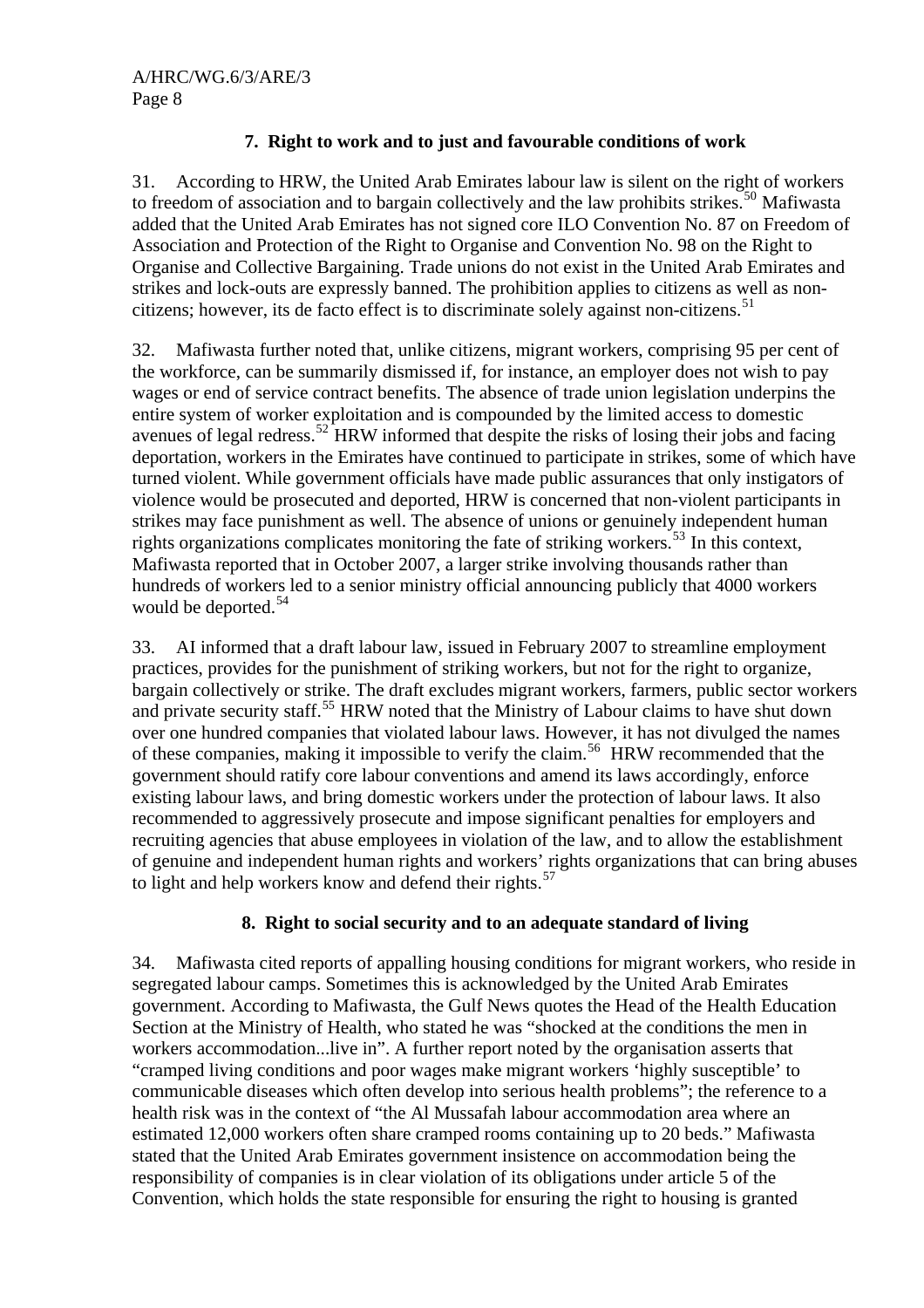without racial discrimination.<sup>[58](#page-11-1)</sup> HRW welcomed that over the course of 2007, the Emirates made incremental improvements in the conditions of migrant workers. Most significantly, a substantial number of employers have upgraded workers' living quarters, including by improving sanitary conditions and easing overcrowding.<sup>[59](#page-11-1)</sup>

# **9. Migrants, refugees and asylum-seekers**

35. HRW noted that roughly 85 percent of the United Arab Emirates's population is made up of foreigners, and foreigners account for nearly 99 percent of the workforce in the private sector, including domestic workers; as of August 2007, according to the Ministry of Labour, there were 4.5 million foreigners in the country, compared to  $800,000$  Emirati citizens.<sup>[60](#page-11-1)</sup>

36. FIDH indicated that the exploitation migrant workers suffer from partly results from the 'sponsorship' or "*kafala"* system. All foreign workers enter the Emirates as contracted workers in the *kafala* framework. In this system, employers or other individuals, who are natives, sponsor workers coming from abroad for a limited period. The workers are often found using manpower recruitment agencies in sending countries. The sponsors must pay a fee to the recruitment service and pay for the worker's airfare, all employment visas, work permits, wages and return airfare. It has been observed that unscrupulous employers sometimes do not renew the worker's documents deliberately, and falsely accuse the employee of theft in order to render the migrant worker undocumented and avoid payment of taxes and the price of the return airfare.  $61$ 

37. The United Arab Emirates's large migrant worker population is vulnerable to multiple forms of abuse, as reported by HRW. This abuse is facilitated by a legal ban on strikes, the lack of explicit protections for the rights of association and collective bargaining, restrictions on genuinely independent human rights organizations, and the failure of the government to enforce provisions in United Arab Emirates law that aim to protect workers. The abuses include the employers' failure to pay the workers' travel and recruitment fees and to report workplace deaths and injuries, their withholding of workers' earnings, and the retention of workers' passports and travel documents. Abuses against migrant workers also include extended working hours without overtime compensation, unsafe workplaces, and squalid living conditions in labour camps. Authorities do not investigate or hold employers accountable even though many of these practices violate domestic law. [62](#page-11-1)

38. Regarding the situation of migrant domestic workers, HRW explained that these routinely suffer abuse such as forced confinement in the workplace, restricted communication with family and friends, no rest days, and restrictions on their ability to return to their home countries when they wish to do so. HRW has found that physical, psychological, and sexual abuse and food deprivation of domestic workers occurs without abusers being held accountable. Like their counterparts in the construction industry, migrant domestic workers face the confiscation of their identity documents, non-payment or less-than-full payment of wages, excessively long working hours, inadequate living conditions, and exploitation by labour agents.<sup>[63](#page-11-1)</sup> HRW added that because of lax oversight by the authorities, women domestic workers are at particular risk of abuse, including food deprivation, forced confinement, and physical or sexual abuse by their employers.<sup>[64](#page-11-1)</sup>

39. Domestic migrant workers continue to be denied the protection of labour legislation, as noted by AI. Hence, they do not formally have the right to a weekly day of rest, limits on hours of work, paid holidays or forms of compensation.[65](#page-11-1) HRW informed that in April 2007, the Emirates introduced a standard contract for domestic workers that provides some protections, but contains no ceiling on working hours per week, no provisions for a rest day or overtime pay, no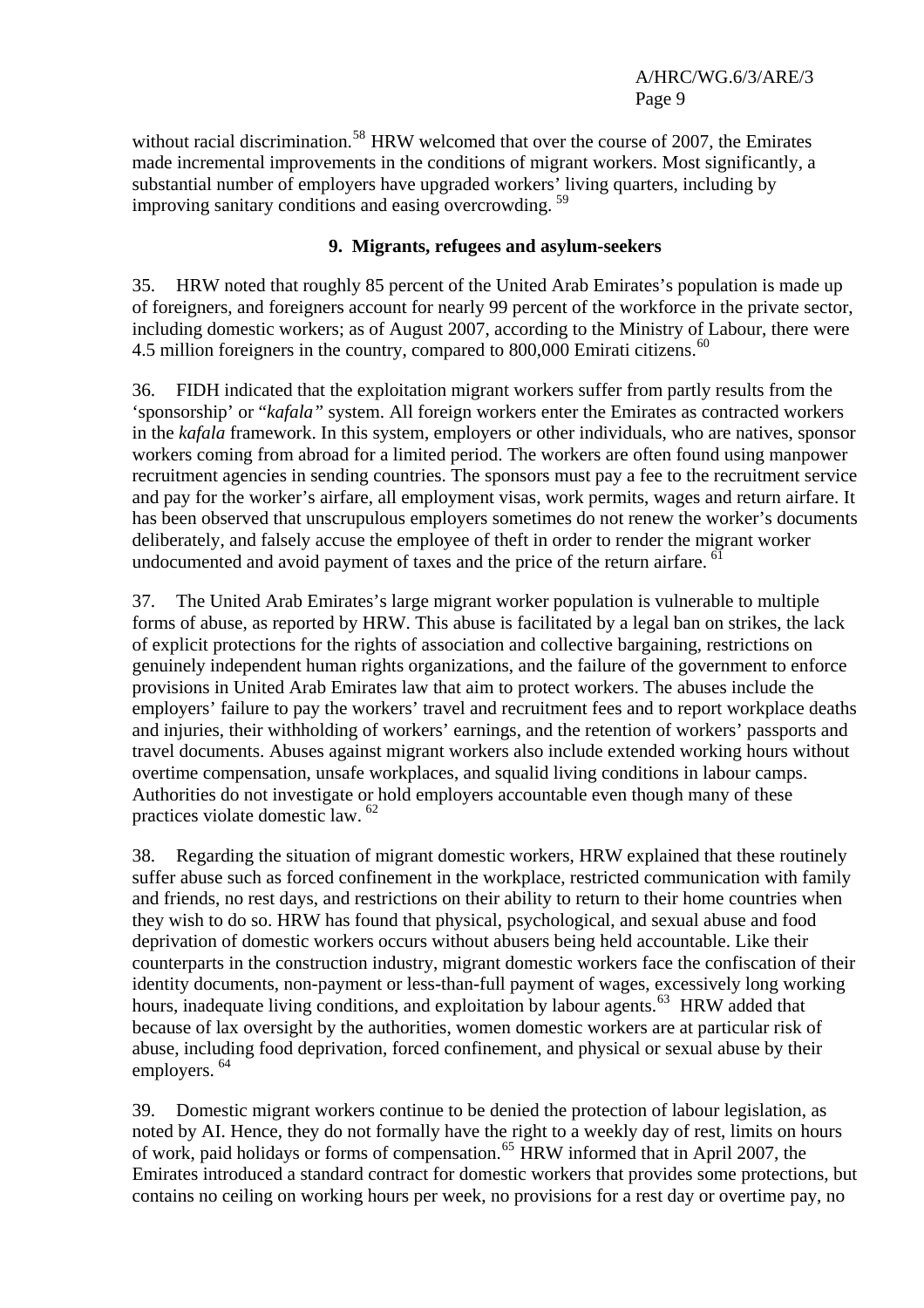A/HRC/WG.6/3/ARE/3 Page 10

workers' compensation, and only provides for unspecified "adequate breaks" and one month of paid vacation every two years. The standard contract does not serve as an adequate substitute for extending equal protection to domestic workers under the labour law. <sup>[66](#page-11-1)</sup>

## **10. Human rights and counter-terrorism**

40. AHR observed that from September 2001, the Emirati authorities took in the context of the fight against terrorism drastic measures against opponents or persons suspected of affinity with the Islamist movement. Most of them have never called for violence and claimed political and social reforms without challenging the legitimacy of the State. According to AHR, dozens, perhaps hundreds of people, including officials and members of security services and armed forces were arrested by State Security and arbitrarily detained and held incommunicado, some for several years without any charges. Some were forced to sign commitments not to contact human rights defenders in return for their release. Others were forced to submit a weekly report on their activities while their families were monitored.<sup>[67](#page-11-1)</sup> AHR added that some persons suspected of terrorist activities have been handed over to foreign States.<sup>[68](#page-11-1)</sup>

41. Regarding new measures adopted by the government, AHR indicated that no public activity is now possible without obtaining prior authorization of the security services. To organize a public lecture, a summary of the meeting must be submitted beforehand to the authorities. New laws have instituted strict control over the mosques. The Friday sermons have been standardized by the central authority and imams who do not hold strictly to the version provided by the authorities are dismissed. <sup>[69](#page-11-1)</sup>

42. The United Arab Emirates adopted in July 2004 an anti-terrorism law that allows prosecutors to extend custody of detainees for up to 6 months, instead of the already originally excessive 3-week period instituted by law, as reported by AHR. Once an accusation is made, the case is reviewed by the Supreme Court, which may extend the detention indefinitely.<sup>[70](#page-11-1)</sup>

# **III. ACHIEVEMENTS, BEST PRACTICES, CHALLENGES AND CONSTRAINTS**

43. FIDH welcomed the counter trafficking strategy developed by the United Arab Emirates National Committee to Combat Human Trafficking during its last meeting on June  $6<sup>th</sup>$  2008, and in particular the decision to renew the "focus on ensuring protection in United Arab Emirates law for domestic workers (...) and to ensure prosecution of violations under the United Arab Emirates' tough human trafficking law". These decisions should be implemented without delay and result in concrete actions. Special attention should indeed be given to the plight of female migrant domestic workers.  $71$ 

## **IV. KEY NATIONAL PRIORITIES, INITIATIVES AND COMMITMENTS**

N/A.

# **V. CAPACITY-BUILDING AND TECHNICAL ASSISTANCE**

N/A.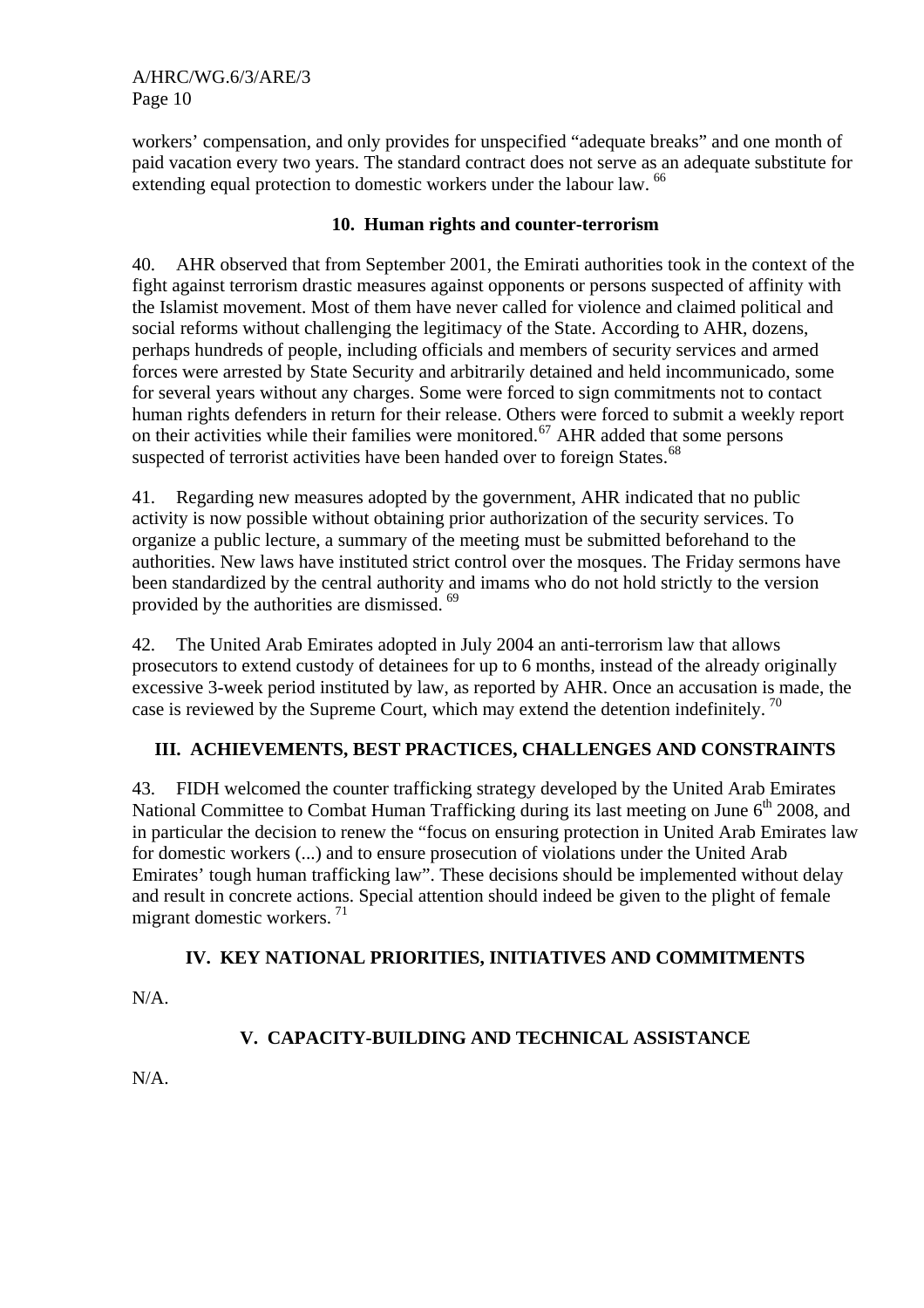*Notes* 

 $\overline{a}$ 

<sup>1</sup> The stakeholders listed below have contributed information for this summary; the full texts of all original submissions are available at: [www.ohchr.org](http://www.ohchr.org/). (An asterisk denotes a non-governmental organization in consultative status with the Economic and Social Council.) *Civil society*  AHR Alkarama for Human Rights, Geneva, Switzerland. AI Amnesty International\*, London, UK. FIDH International Federation for Human Rights\*, Geneva, Switzerland. GIEACPC Global Initiative to End All Corporal Punishment of Children, London, UK. HRW Human Rights Watch\*, New York, NY, USA. IRPP Institute on Religion and Public Policy, Washington DC, USA. Mafiwasta Mafiwasta, Ireland.<br><sup>2</sup> FIDH, p.1; see also AHR, p.6. <sup>3</sup> Mafiwasta, p.1.  $<sup>4</sup>$  AHR, p.2.</sup>  $<sup>5</sup>$  FIDH, p.1.</sup>  $^{6}$  AI, p.4.  $^7$  FIDH, p.1.  $^8$  AI, p.4. 9 FIDH, p.3.  $10$  Mafiwasta, p.1-2.  $11$  FIDH, p.4.  $12$  AI, p.2.  $^{13}$  AI, p.3; for information on individual cases see AI, p.3; AHR, p.4 and FIDH, p.1. <sup>14</sup> AHR, p.4.  $^{15}$  AI, p.3.  $^{16}$  AI, p.5.  $17$  AHR, p.4, see also for information on individual cases. <sup>18</sup> AHR, p.4, see also for information on individual cases. <sup>19</sup> AI, p.4.  $^{20}$  AI, p.5.  $21$  FIDH, p.3.  $22$  AI, p.2.  $23$  GIEACPC, p.2.  $24$  Mafiwasta, p. 4. 25 FIDH, p.4.  $^{26}$  AI, p.3.  $27$  IRPP, 1-2.  $28$  AHR, p.2. <sup>29</sup> Mafiwasta, p.2. 30 IRPP, p.2-3. <sup>31</sup> Mafiwasta, p.3. 32 IRPP, 1-2. 33 IRPP, 1-2. 34 IRPP, p.2-3. 35 AHR, p.5, 6. 36 FIDH, p.2. <sup>37</sup> AI, p.4.  $38$  FIDH, p.2; for information on individual cases see also AHR, p.3. 39 FIDH, p.2.  $40$  IRPP, p.2-3.  $41$  FIDH, p.2; see also AHR, p.6.  $42$  HRW, p.2. <sup>43</sup> AHR, p.2. For information on individual cases see AHR, p.5; FIDH, p.3; AI, p.4.  $^{44}$  AHR, p.6; for information on individual cases see AHR, p.5-6, AI, p. 4.  $45$  FIDH, p.2 ; see also AHR, p.6. 46 AHR, p.7.  $47$  AI, p.5.